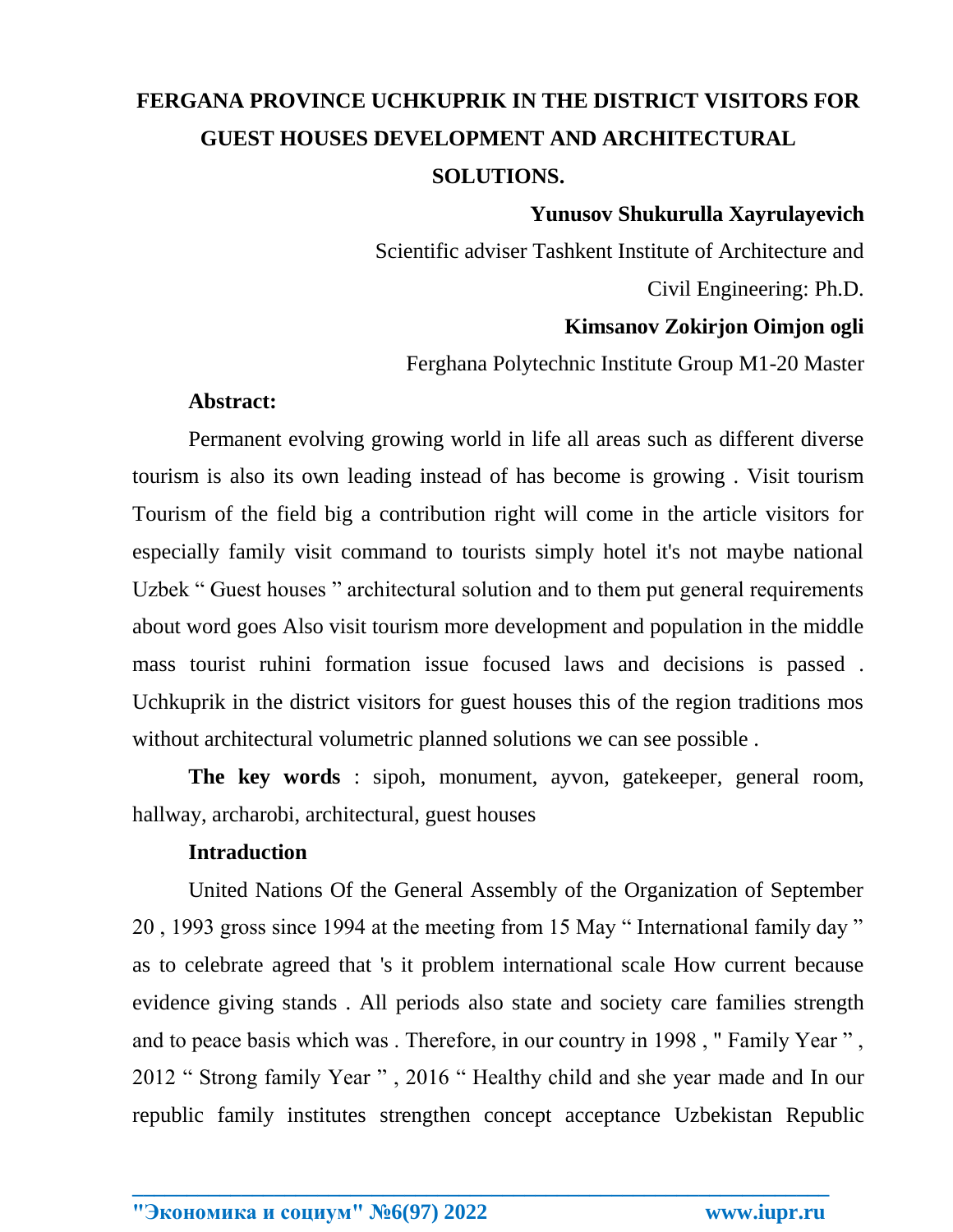Presidential Decree No. PQ-3808 of 27.06.2018 with his ustuvor functions and instead increase on measures approval , as well as from 2019 from May 15 , in our country International family day to be celebrated in our country family environment and uni strengthen for being done current efforts obviously is an example .

Indeed , centuries during own confession found and religious and moral values level rising family in a relationship honest living , working to do , child upbringing social life style development is the source . Sharqona in upbringing of the person umummadaniy worldview formation basis from the family begins .

# **Methodology**

Family visit tourism is tourists family is sacred places , dear people , religious steps with acquaintance , history learn in order to other places go and visit do is

Family holy religious steps visit in doing following procedures amal to do necessary .

1. Shrine to the territory clean without silence with enter is performed . Here high in the voice speaking noise will not be done;

2. To visit male and Women separately they enter . Women opportunity level sipoh dressed be , others attention attract clothes not to wear to the goal is compatible ;

3. Usually to visit Hi there giving enters , of the deceased about tilovati The Qur'an and is blessed ;

4. Visit on time grave stones kiss them silab face to face drive , grave atrophy turning circumambulation to make , there to light a candle , a shrine in the territory of tree or to the woods latta fragments bind joiz not ;

5. Grave next to photo fall , him printing jump , there laugh or sound carry to talk possible not ;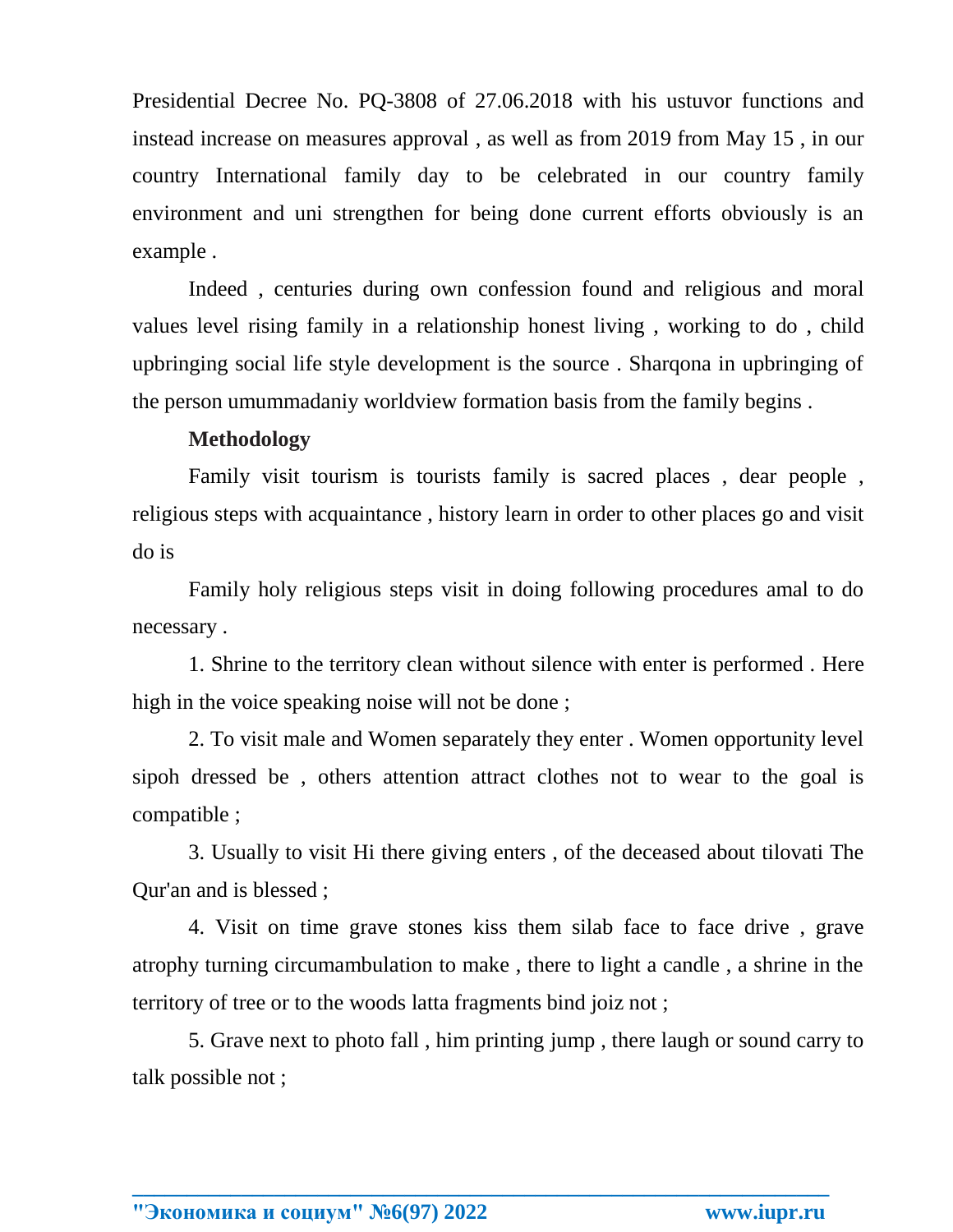6. Visit being done respectable God is also a is a gang . From him najot wish , or any hojatni ask him atab live slaughter useless , on the contrary big it is a sin ;

7. Grave on top pul shave possible not har how much charity and charity if special donation boxes throw Demand is given ;

8. From the pilgrimage then more oxista out is removed . Exit on time to the grave bow to do joiz not ;

9. The mausoleum around food cook food make music hear or sleep rest possible not ;

10. Shrine territory tidy save need Young of children other visitors aunt give prevent get should .

In the family peace and young of the generation universal , spiritual worldview in shaping visit the importance of tourism is large . Because family visit to do in the family environment improve , children dinga which was respect to raise , sacred places study help gives Unfortunately , in our country family ( grandparents) and children with ) visit to do for they are selected in the tombs all conditions there is not . With this in all no I mean I'm not , but , many in our shrines even enough tables there is not.

#### **Main hypotheses**

Family tourists for in our shrines to be created need which was condition conditions about following our suggestions giving we want to pass :

First of all in our shrines enough to sit for tables , cottage awnings with supply need ;

Secondly , in our shrines special children room and enagalik service our organization it is necessary of the parents bemalol worship to do opportunity creates and empty the work seats is created ;

Third , visit from tourists for shrine outside shop to be need , in the store children spirituality uplifting , religious views expanding children and adults for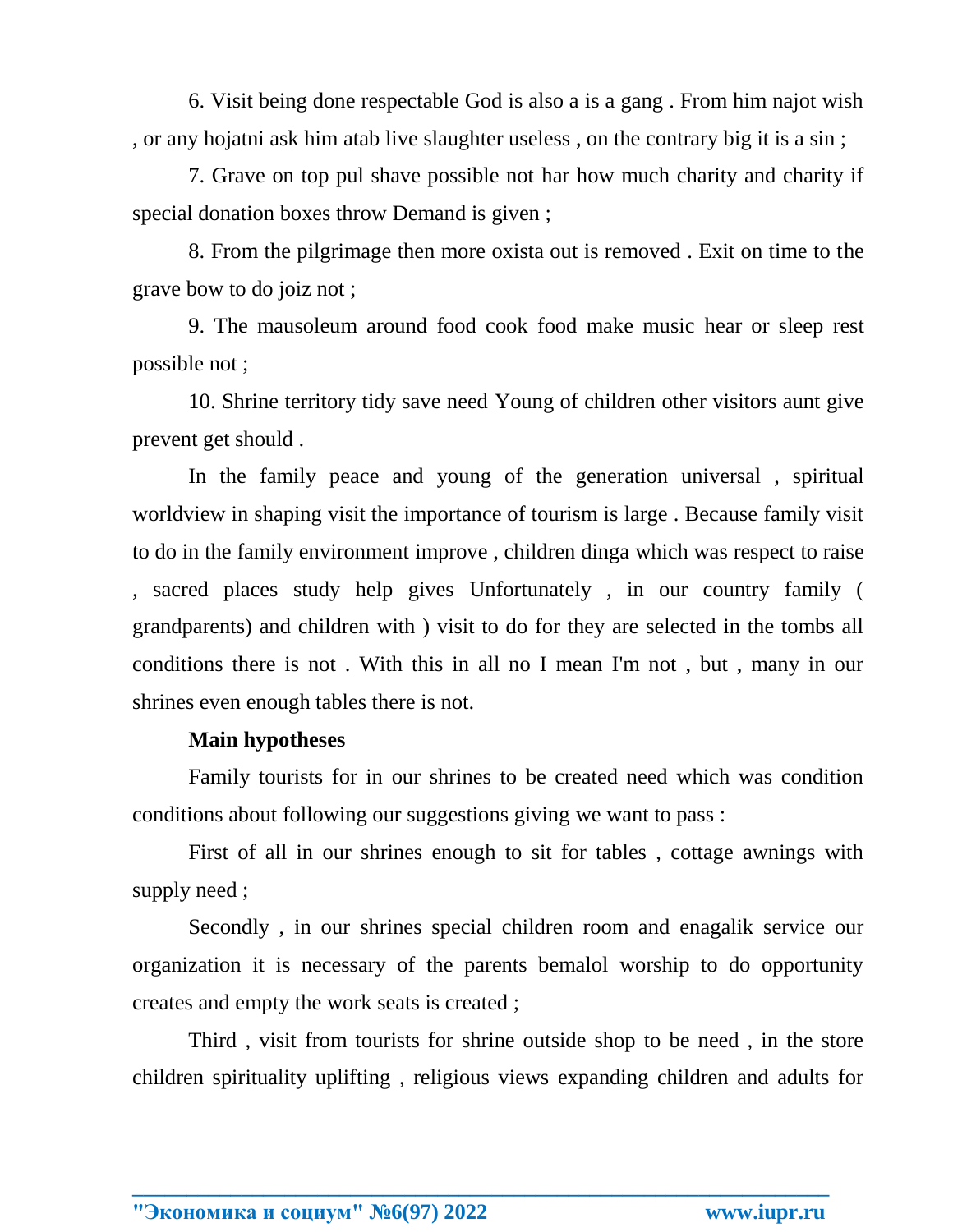books for sale need and to children need to be food ( children ) porridge , children biscuits ) and unhealthy food ( children ) soles , toys ) products need ;

Fourth , the shrine around family har a member for designed all services has nutrition to be an enterprise need In this enterprise children and adults for separately menu created to be darkor .

## **Architectural solution**

Ancient monuments , sacred shrines , historical and cultural monuments with a row , unique culture and traditions , pleasant of course and tidy corners with tourists reaching the frame coming in our country visit tourism in the direction of instead increasing efforts tourism industry and infrastructure more in development important importance profession is doing so despite this tourism type some a shortcomings no it's not of course . This shortcomings bartarf in the future many visitors to our country attractive in our country visit tourism more development we will achieve .



Figure 1. Uchkuprik district Sariqorgon MFY Sariqorgon in the village located Sariqorgon tepali and Shahidbuva shrine to the territory close in places "Guest of houses" general plan

Family dam get formed of basic The principle - all family a ' zolara relatively age connected , psychophysical features , as well as each a of the generation interests and values account received without yo ' naltirishtan consists of. Family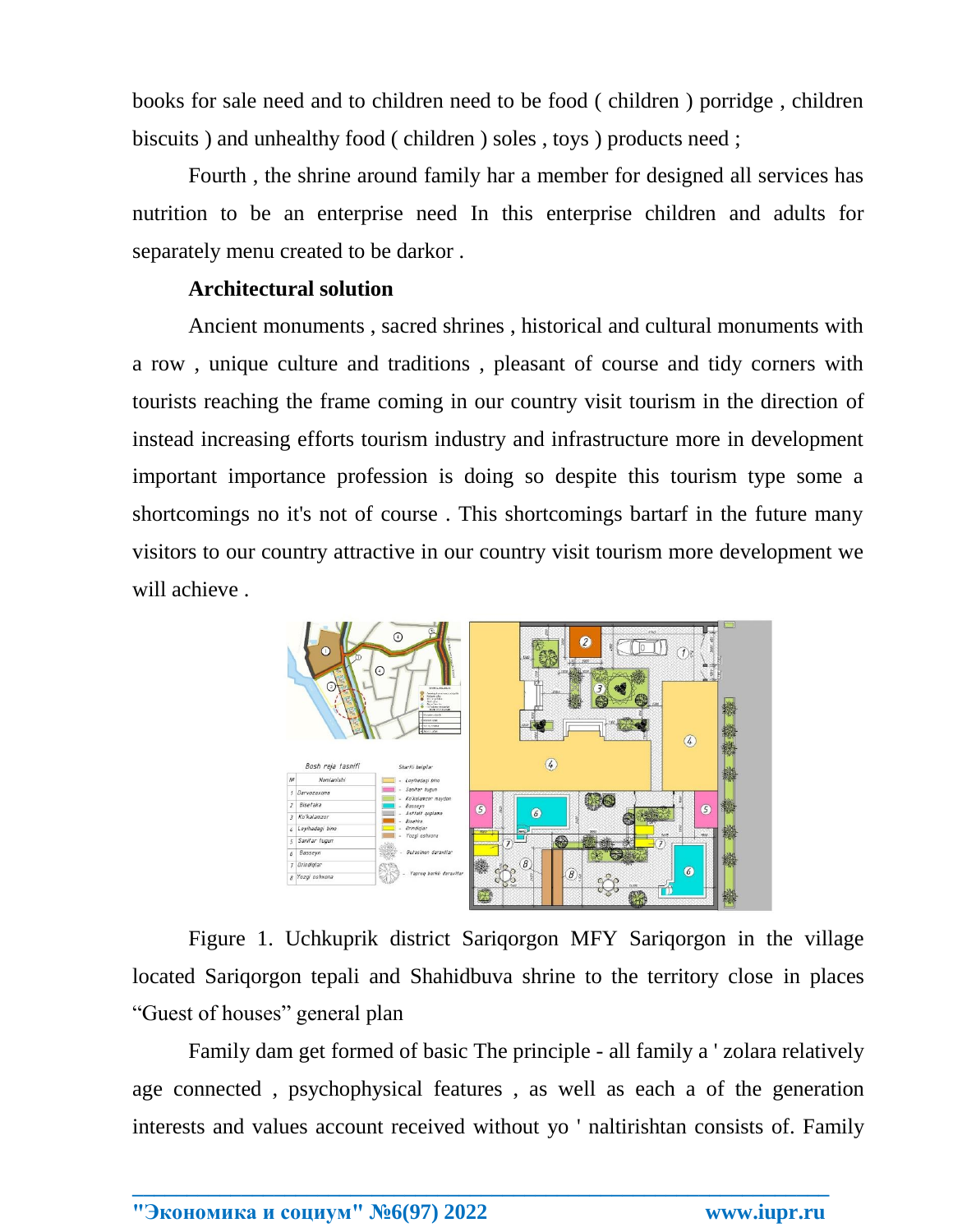vacation forms separately value family of communication different mechanisms active attractive is to do . This communication a of time in itself family vacationer har a family members positive feeling gives Family vacation relationship in the family convenient mental environment to create active effect provider self restore function become from Adults and of children joint social useful and empty times transfer activities formed to reach attention focus family strengthen and to stimulate positive effect shows .

Pilgrims for construction intended guest of houses general appearance and national out of style use aspects



**Family visit command visitors for guest houses project offer .**

Figure 2. Front view

| 9745<br>$\overline{z}$<br>$\left( r\right)$<br>30<br>$\left( \delta \right)$<br>1200<br>3500<br><b>SUNO ENGINEERING</b><br>$-900$ |                  | Xonalar tasnifi   |                          |
|-----------------------------------------------------------------------------------------------------------------------------------|------------------|-------------------|--------------------------|
| <b>THE</b><br>2550<br>壽                                                                                                           | $N^2$            | Nomlanishi        | maydon<br>M <sup>2</sup> |
| $\binom{6}{ }$                                                                                                                    | $\mathcal{I}$    | Darvozaxona       | 38.5                     |
| G                                                                                                                                 | $\overline{c}$   | Bisetka           | 9.0                      |
|                                                                                                                                   | $\overline{3}$   | Ayvon             | 31.6                     |
| $^{(4)}$<br>$\left( \begin{smallmatrix} 3 \end{smallmatrix} \right)$                                                              | 4                | Oshxona           | 16.8                     |
| $\overline{g}$<br>詞<br>4200<br>7900<br>$70^{\circ}$                                                                               | 5                | Umumiy xona       | 27.6                     |
| >                                                                                                                                 | 6                | Yotogxana         | 21.2                     |
| $(\kappa)$<br>$\circled{H}$<br>605<br>$\left( n\right)$                                                                           | $\overline{f}$   | Sanitar tugun     | 10.0                     |
| Ø<br>$\overline{\mathcal{B}}$ p<br>(5)                                                                                            | 8                | Yotogxona         | 27.6                     |
| 450                                                                                                                               | 9                | Daxliz            | 8.0                      |
| <b>Asset</b><br>$1870 +$<br>1800<br>5695                                                                                          | 10 <sup>10</sup> | Sanitar tugun     | 6.0                      |
| 卧<br>E                                                                                                                            | 11               | Targatish yo'lagi | 5.4                      |
| $\circledR$<br>2                                                                                                                  | 12               | Basseyn           | 17.5                     |
| $\textcircled{\scriptsize{B}}$<br>5450                                                                                            | 13               | Yozgi oshxona     | 13.5                     |
| 15 201                                                                                                                            | 14               | Xojatxona         | $18$                     |
|                                                                                                                                   | 15               | Dush              | 2.55                     |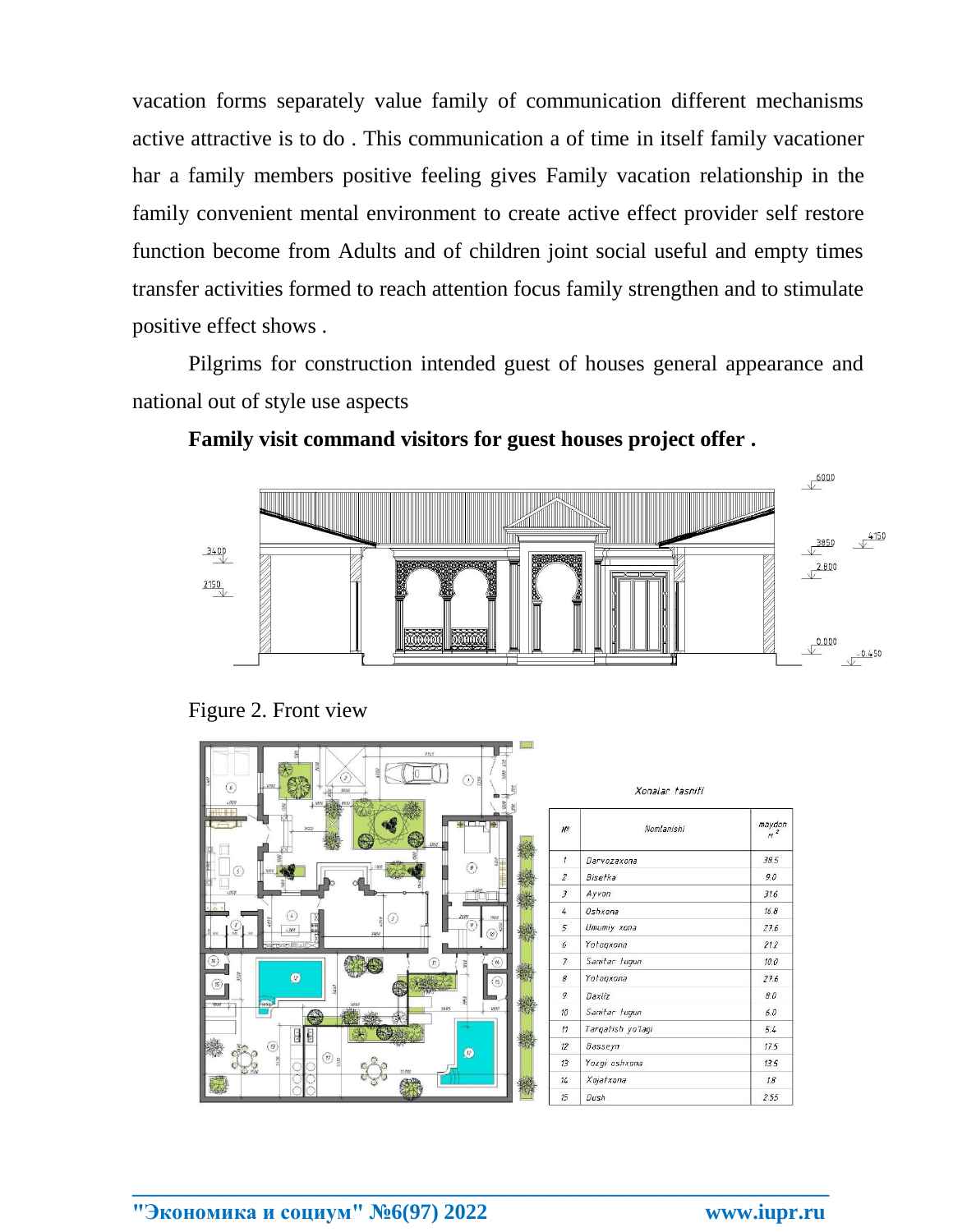## Figure 3. General plan

Family visit command visitors for har how religion e ' tiqotga has which was tourists for service can do to receive without designed bo ' lib bunda national in style made gatekeeper and awning in the project meaning caught . Also Guests for general room and dormitories are also implied caught . Bedding a from one far away placed and separately separately sanitary knot with designed .



Figure 3. General view

## **Conclusion**

More than twenty historical ethnic, memorial, archeological, archeological and memorial pilgrimage sites can be found in Uchkuprik district. This means that there are enough shrines in the district to travel. The most important thing for visitors is a comfortable environment during the visit is a vivid example of how necessary and important guest houses are for a good rest and a desirable visit. The article outlines the design of guest houses to be built in Uchkuprik district on the basis of modern architectural solutions that will allow Uzbek families to live in the ancient Uchkuprik area and express their way of life. It will be a very interesting process for any visitor to learn his lifestyle when visiting another country so guest